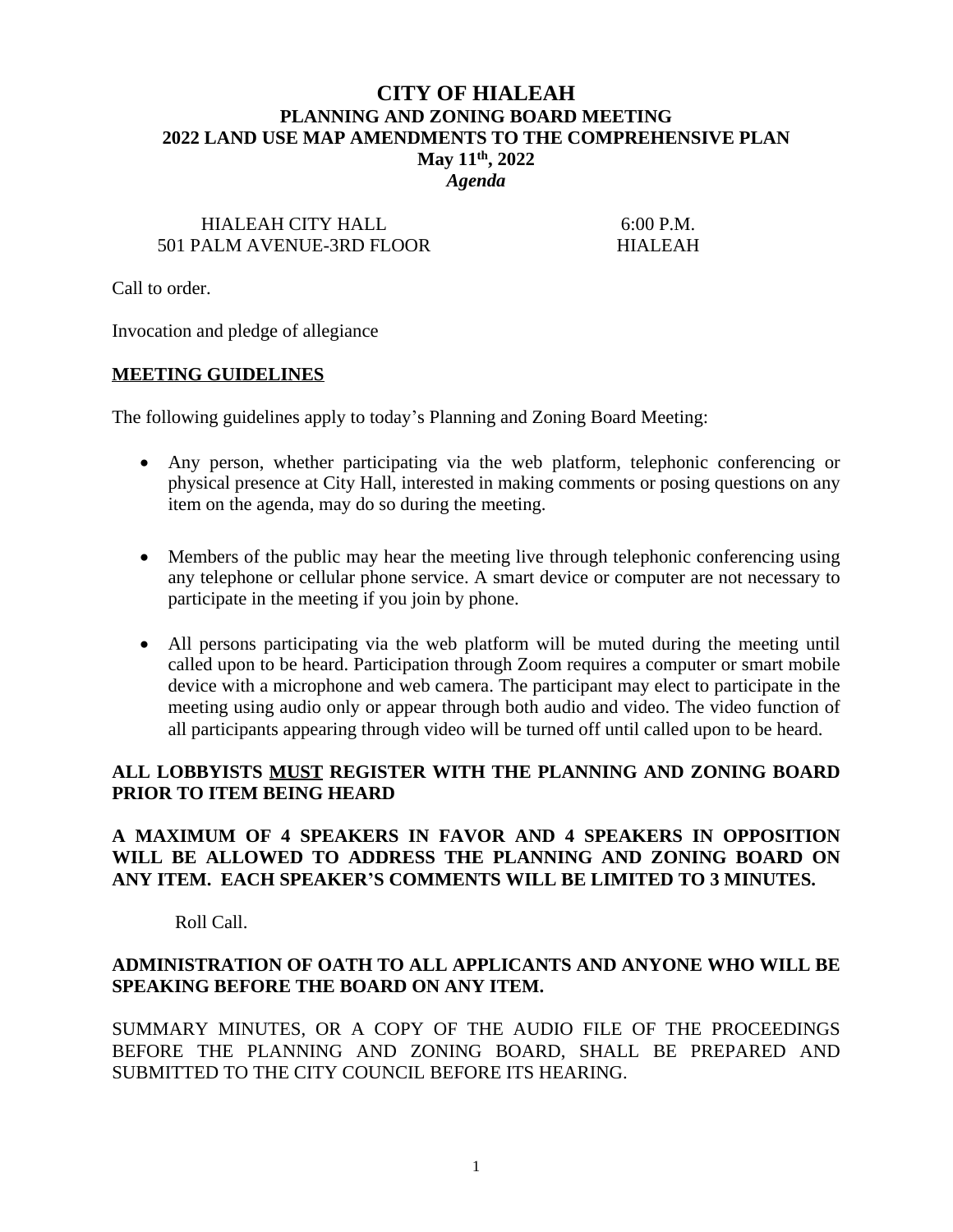## **THE PLANNING AND ZONING BOARD RECOMMENDATIONS FOR THE FOLLOWING PUBLIC HEARING REQUESTS WILL BE HEARD BY THE CITY COUNCIL, AT ITS SCHEDULED MEETING OF TUESDAY, MAY 24TH, 2022.**

**LU-1. Small Scale Amendment** from Low Density Residential to Transit Oriented Development

District. Property located at **922 East 26th Street,** Hialeah zoned R-1 (One-Family District).

**Applicant: Jorge L. Navarro, Esq.**

#### **CITY OF HIALEAH PLANNING AND ZONING BOARD MEETING**

1. Approval of Planning and Zoning Board Summary Agenda of April 27<sup>th</sup>, 2022 as submitted.

A WRITTEN DECISION AND RESOLUTION WILL BE PREPARED AND PRESENTED FOR REVIEW TO THE CITY COUNCIL. THE CITY COUNCIL IS AUTHORIZED TO AFFIRM, AFFIRM WITH CONDITIONS, OR OVERRIDE THE DECISIONS BY RESOLUTION. AFTER THE RESOLUTION IS ADOPTED, CONTACT A MEMBER OF THE CITY CLERK'S OFFICE TO OBTAIN A COPY OF THE FINAL DECISION AND RESOLUTION. UPON YOUR RECEIPT OF THE FINAL DECISION AND RESOLUTION, CONTACT THE BUILDING DEPARTMENT TO OBTAIN YOUR REQUIRED BUILDING PERMIT. SUMMARY MINUTES, OR A COPY OF THE AUDIO FILE OF THE PROCEEDINGS BEFORE THE PLANNING AND ZONING BOARD, SHALL BE PREPARED AND SUBMITTED TO THE CITY COUNCIL BEFORE ITS HEARING.

# **THE PLANNING AND ZONING BOARD RECOMMENDATIONS FOR THE FOLLOWING PUBLIC HEARING REQUESTS WILL BE HEARD BY THE CITY COUNCIL, AT ITS SCHEDULED MEETING OF TUESDAY, MAY 24TH, 2022.**

- **2. Rezoning** property from R-1 (One-Family District) to TOD (Transit Oriented Development District). Property located at **922 East 26th Street**, Hialeah, zoned R-1 (One-Family District). **Applicant: Jorge L. Navarro, Esq.**
- **3. Rezoning** properties from R-1 (One-Family District) and RO (Residential Office) to B-1 (Highly Restricted Retail District) and variance permit to allow front setback of 10 feet, where 20 feet are required. Properties are located at **4915 East Palm Court, 4935 East Palm Court, 4910 East 1 st Avenue, and 4930 East 1 st Avenue**, Hialeah, zoned R-1 (One-Family District) and RO (Residential Office). **Applicant: JMC Medical Services**
- **4. Rezoning** property from R-3 (Multiple-Family District) to R-3-5 (Multiple-Family District). Variance permit to allow front setback of 11.4 feet, where 25 feet are required; allow east and west interior side setbacks of 7 feet, where 10 feet are required; allow rear setback of 10.6 feet, where 20 feet are required; allow lot coverage of 34.5%, where